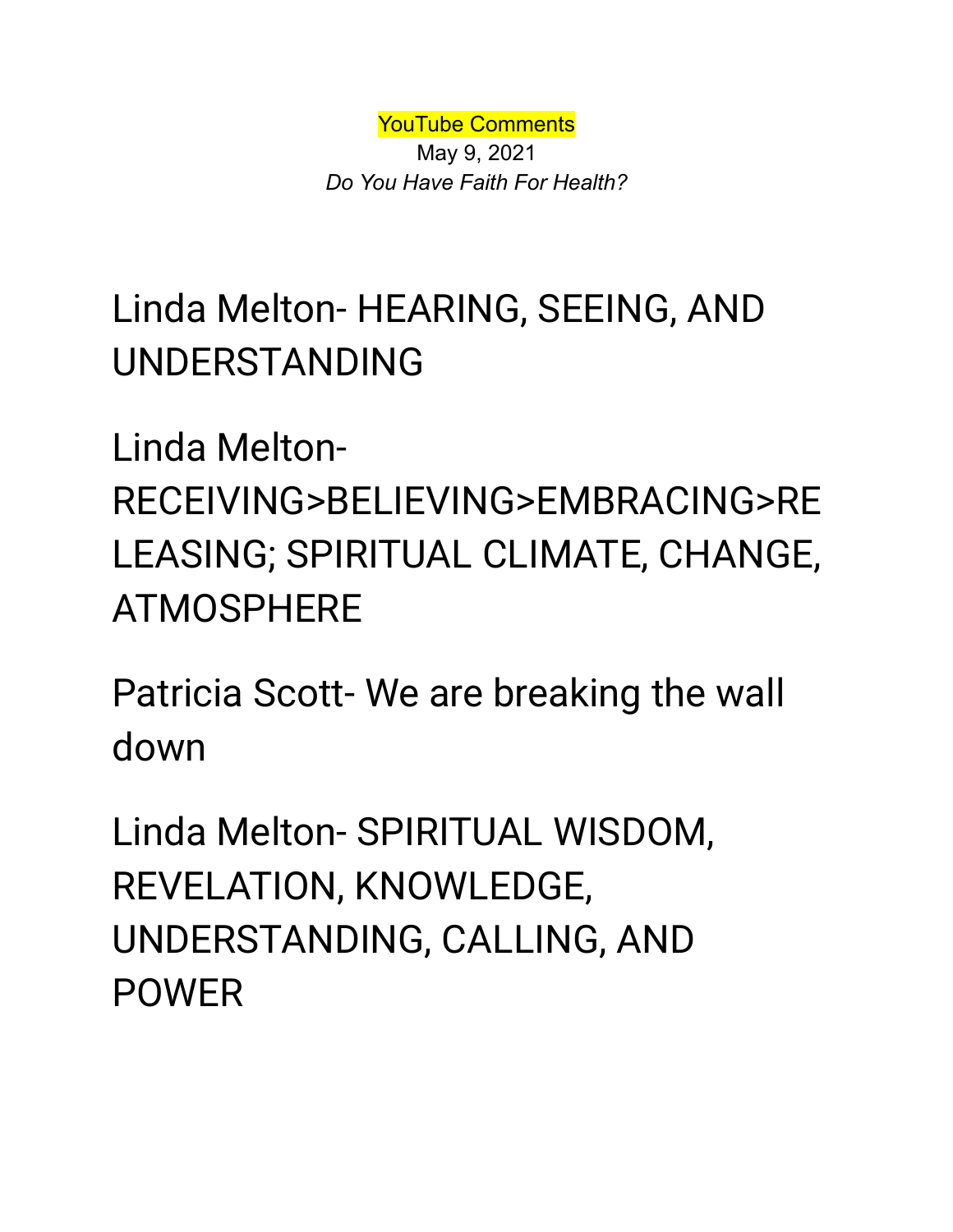Patricia Scott- I am not dying ahead of time, I am strong in the Lord

I'm called to be healthy! - 10 times

Patricia Scott- My genes are being changed this morning

Melanie Aubry- I'm hearing, seeing, believing and receiving Apostle!!

My faith is alive for health! - 5 times

Now! - 3 times

Marilyn Young- My faith is alive for health. My faith is packing. My genes are being changed this morning! Now!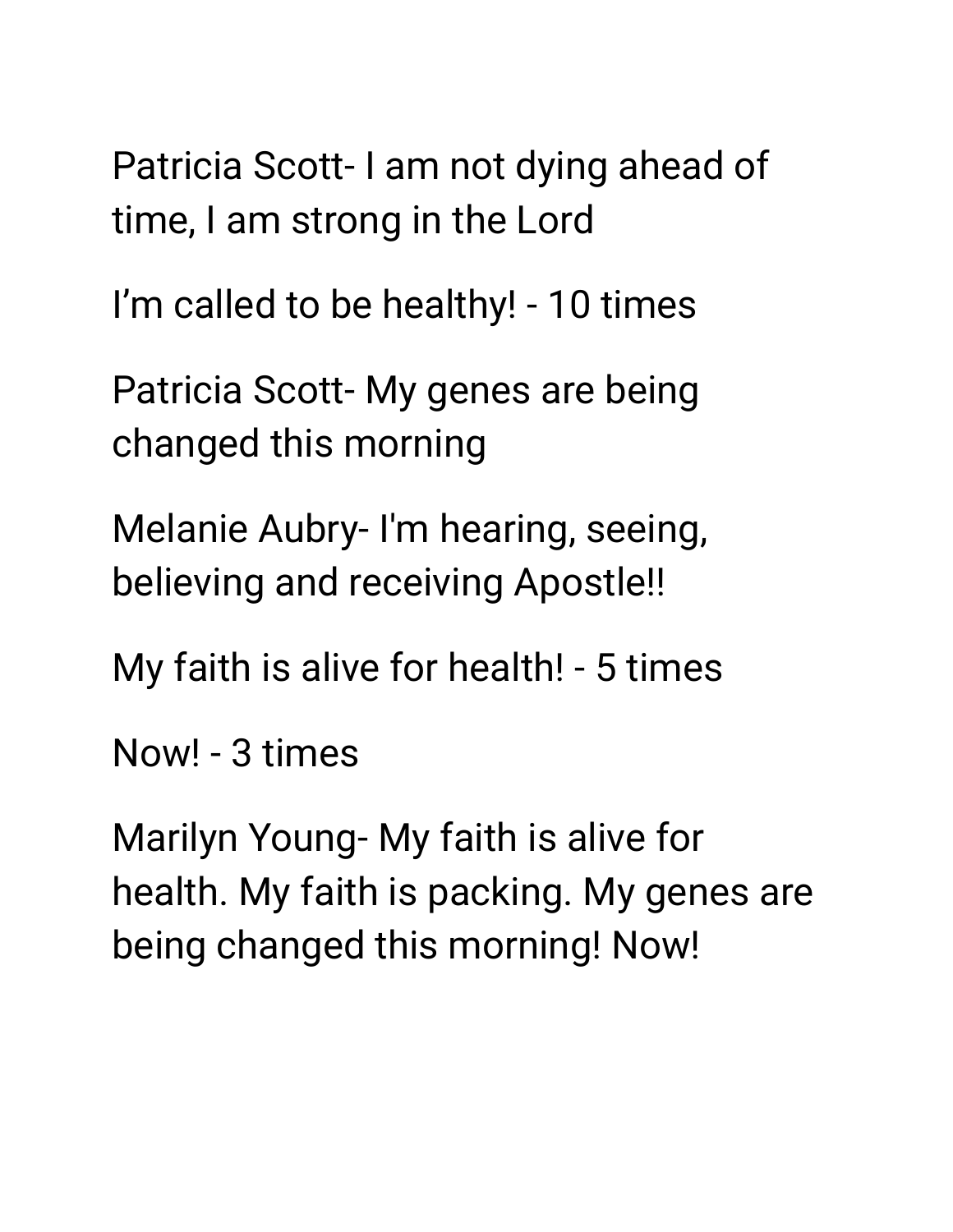Linda Melton- ROMANS 10:17 ; HEB. 11:1

Melanie Aubry- teach Apostle! Thank you for breaking it down! I've never heard anything like this in 30 years oh, praise God!

Anita Nettles- My faith can create health

I am a health creator! - 6 times

Joyce miller - I'm healthy blessed glory

I'm Healthy Healthy Healthy, Blessed, Blessed Blessed. Glory, Glory, Glory. - 8 times

Lisa Mayo- I REBUKE SICKNESS AND DISEASE. IN JESUS NAME.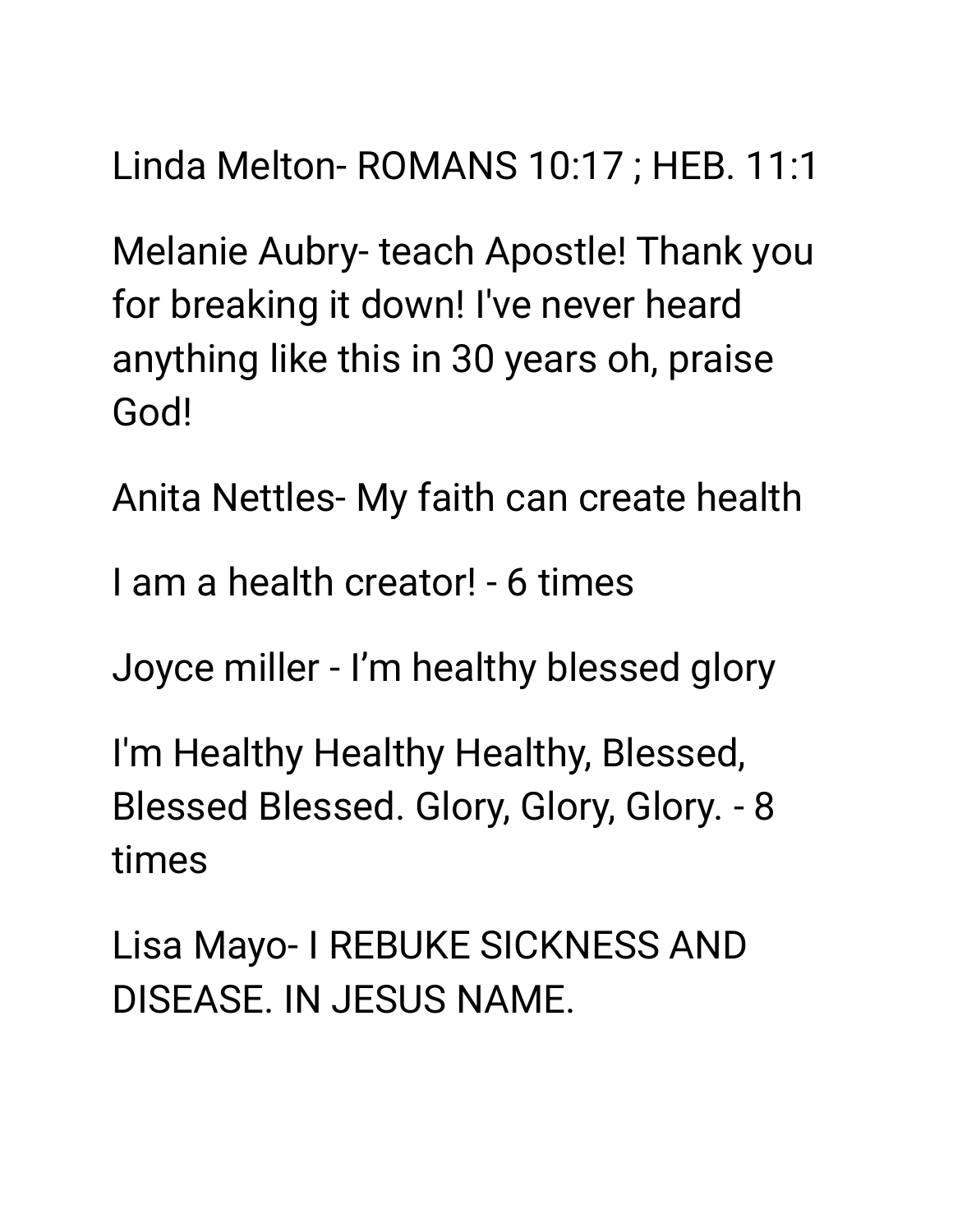Julia Palmer- My Faith is Packing. I have Kingdom Faith.

Linda Melton- "HEALING AND HEALTH IS NOT THE SAME WORD"; MATT 9:29

Lisa Mayo- MY GENES BEING CHANGED NOW. I RECEIVE NOW

Lisa Mayo- FAITH CAUSES ME TO SEE IN ANOTHER DIMENSION.

Linda Melton- IN THE NAME OF JESUS, HEALTH IS LOOSE IN MY LIFE

Linda Melton- WITHOUT TRUTH, WILLINGNESS, AND OBEDIENCE, YOU CANNOT PLEASE GOD; I AM CALLED TO LIVE BEYOND FACTS: